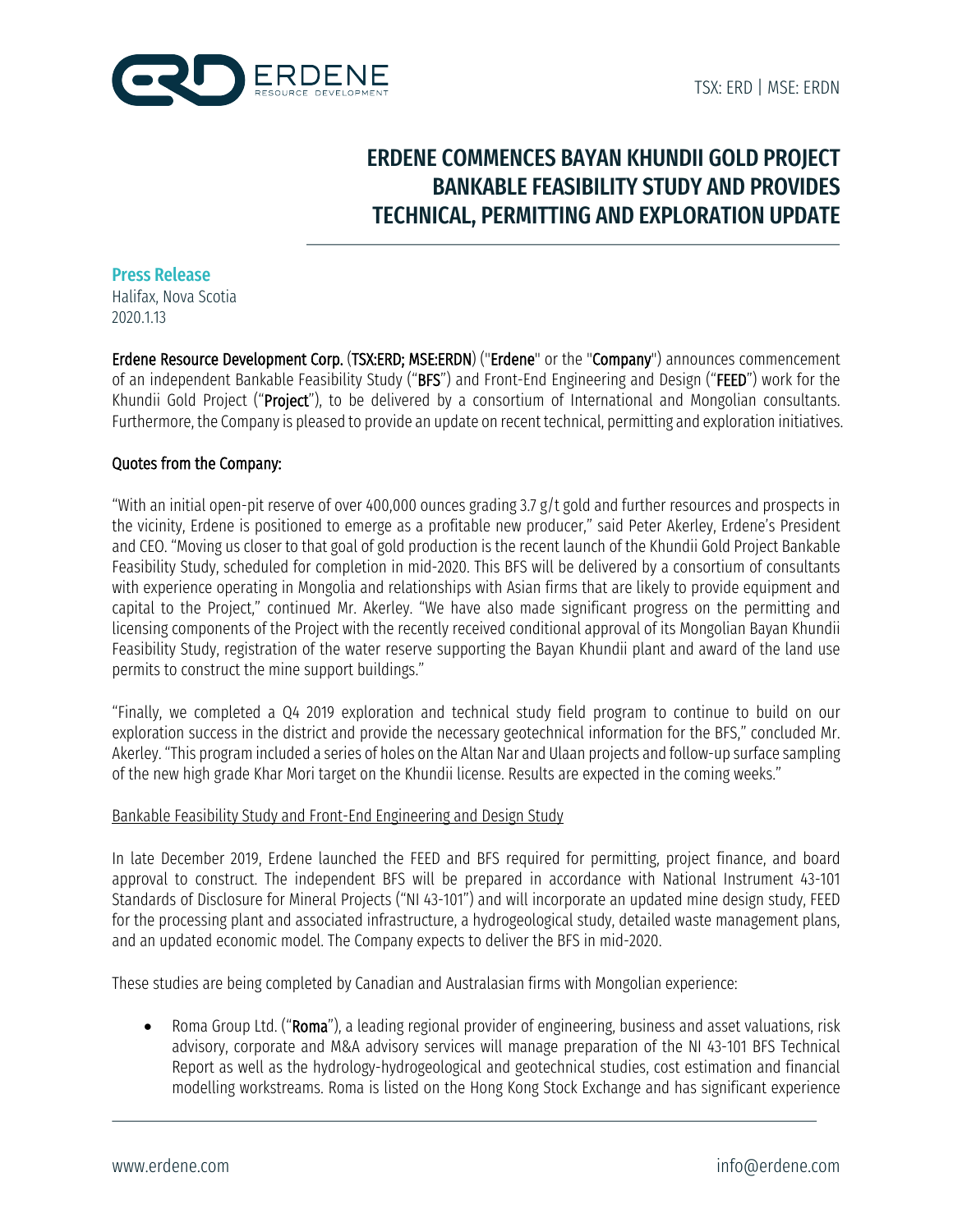

leading technical studies and valuation projects for major regional and Mongolian mining and financial firms.

- Several Mongolian companies are providing in-country services and support for the BFS and FEED Study, including: Soil Trade LLC ("Soil Trade"), a geotechnical engineering firm, LOBO Erdene LLC ("LOBO"), an engineering and construction firm, Project Mining LLC ("Project Mining"), a mining engineering consulting firm; and Eco Trade LLC ("Eco Trade"), an environmental consulting firm. Erdene works closely with local specialists to ensure compliance with Mongolian regulations.
- O2 Mining Ltd. ("O2") will assist with the BFS mine design and planning (including closure) and co-lead the FEED Study for non-process infrastructure and Mongolian construction permitting workstreams. O2 is a Hong Kong-based engineering firm with significant experience in mine development in Australasia, including the commissioning and operation of three gold and coal mines in Mongolia.
- Auralia Mining Consulting ("Auralia"), have been engaged to confirm final mineral reserve modelling and mine design optimization. Auralia are a Perth, Australia-based consulting firm with expertise in mine engineering and resource modelling and extensive experience with gold projects with companies such as Barrick and Gold Road Resources.
- 360-Global Inc. ("360-Global") will carry out process plant design and engineering for the BFS and FEED Studies. 360-Global is a consulting firm with offices in the Philippines and Australia, specialized in full cycle design services and experienced with gold processing infrastructure globally.
- ATC Williams Pty Ltd, ("ATCW") will undertake mineral waste and tailings facility design and management and mine closure planning. ATCW is based in Melbourne, Australia and has extensive experience in mineral waste and tailings transport, storage, closure and water management, including at the Oyu Tolgoi project in Mongolia.
- Blue Coast Research Ltd ("BCR") will continue to provide metallurgical testing support for the Khundii Gold Project. BCR have extensive experience with gold deposits and have carried out all of the Bayan Khundii and Altan Nar metallurgical test work to date.
- Sustainability East Asia, Ramboll, and Eco Trade LLC will continue to work together to deliver the Environmental and Social Impact Assessment and the Mongolian Detailed Environmental Impact Assessment for the Project.

## Technical Studies Projects

Roma, with support from Soil Trade, completed drilling for a geotechnical program including field based packer and load testing for rock strength testing and laboratory strength and shear strength analysis. This data will be incorporated into mine planning in Q1 for use in the slope optimization for the proposed Bayan Khundii open pit.

A metallurgical program, managed by BCR, is currently underwayto optimize Cyanidation, dewatering , comminution circuit and provide data for final design and equipment sizing. Completion is expected in mid-Q1 following which the final results can be incorporated into the process plant design work being undertaken by 360 Global.

In late Q4 Soil Trade carried out an extensive soil engineering geotechnical drilling program. Data from the test work will be used to design foundations for process and non-process infrastructure for the Bayan Khundii mine site. As well, a detailed topographical survey was completed to aid in the site development and Mongolian permitting work.

#### Permitting

In Q4 2019, the Company made significant progress on key permitting related activities: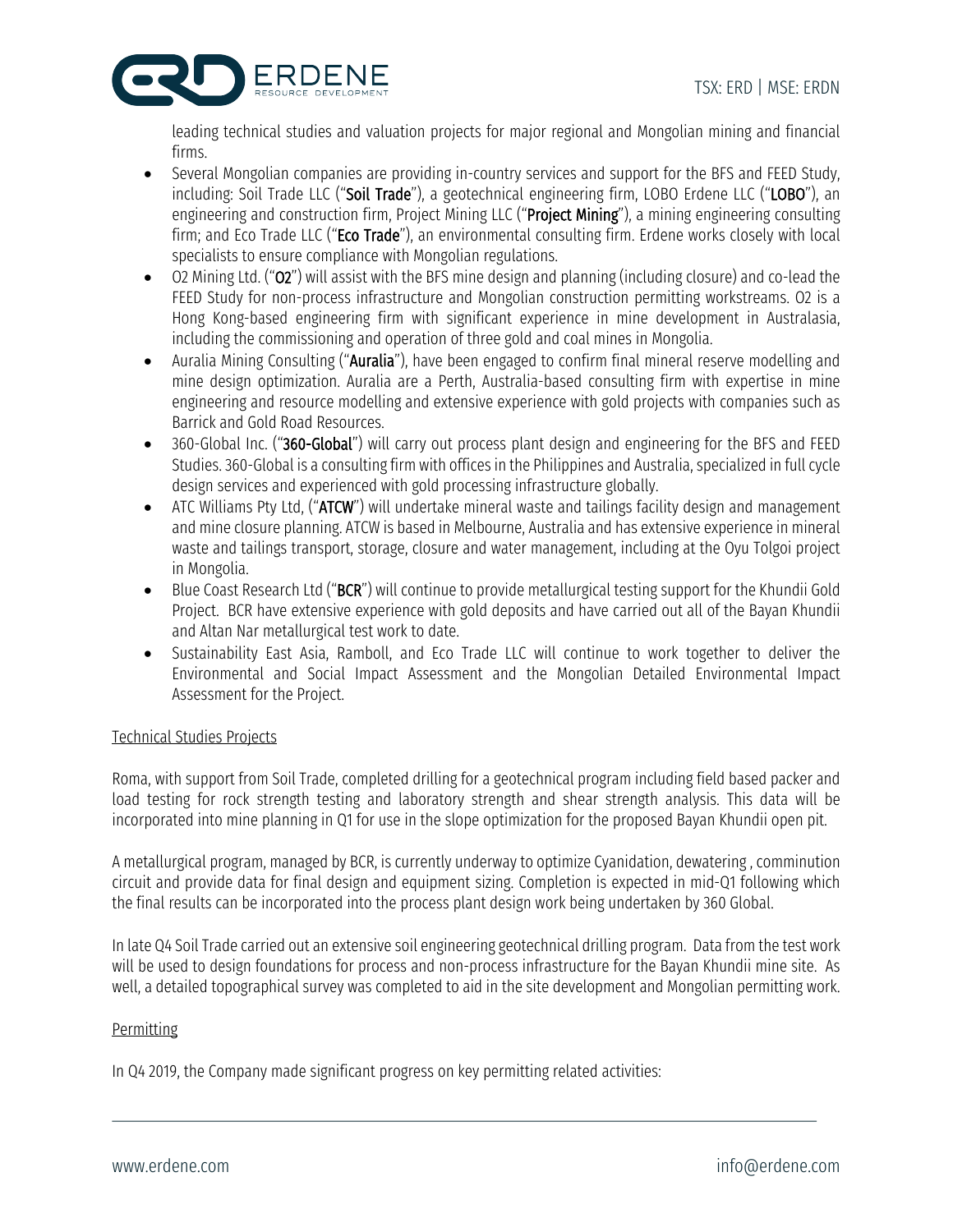



- Bayan Khundii Technical and Economic Assessment ("Mongolian Feasibility Study" or "MFS"): The Company received conditional approval of its statutory MFS by the Mineral Resources Professional Council of the Mineral Resource and Petroleum Authority ("MRPAM") of Mongolia. The MFS is the base case assessment required for construction-related permits to begin earthworks at the Khundii Gold Project
- Water Reserve Registration: The Mongolian Ministry of Environment and Tourism approved a water reserve and flow rate to be utilized for the planned processing plant and infrastructure of the Khundii Gold Project.
- Land Arrangement Plan: The Shinejinst Civil Representative Committee approved a land arrangement plan granting Erdene access to a 100 hectare area required to construct the Bayan Khundii open-pit and associated surface infrastructure.

## **Exploration**

During Q4 2019 the Company completed diamond drilling on its Ulaan and Altan Nar licenses and conducted detailed surface exploration at the new high grade Khar Mori gold prospect on the Khundii license:

- Altan Nar (Gold, Silver, Lead and Zinc): A significant exploration and technical evaluation program is being designed for 2020 for the Altan Nar project. This will be partially shaped by the recently completed drilling of five holes in the area of the Discovery Zone deposit. The objective was to determine the extent and consistency of the high-grade core and test for expansion of mineralization along strike.
- Khar Mori (Gold): Detailed surface exploration which includes tightly spaced geochemical sampling (soil and rock) and geological mapping was completed in the vicinity of the new 32.9 g/t gold Khar Mori discovery and adjacent Altan Arrow prospects. Khar Mori is also scheduled to be the target of increased exploration in 2020.
- Ulaan (Copper-Gold): Extended UDH-02 (drilled in Q3 2018) to 638 metres depth to test for porphyry related mineralization beneath the main phyllic alteration zone. Additionally, two scout holes were completed peripheral to the main phyllic alteration zone with targets that included a sericite-quartz-tourmaline breccia body suggestive of an intrusion or porphyry related environment.

Results from these three programs are expected by mid Q1-2020.

## About Erdene

Erdene's deposits are located in the Edren Terrane, within the Central Asian Orogenic Belt, host to some of the world's largest gold and copper-gold deposits. The Company has been the leader in exploration in southwest Mongolia over the past decade and is responsible for the discovery of the Khundii Gold District comprised of multiple high-grade gold and gold/base metal prospects, two of which are being considered for development: the 100% owned Bayan Khundii and Altan Nar projects. Together, these deposits comprise the Khundii Gold Project.

In October of 2019, Erdene announced the results of an independent Technical Report for the Khundii Gold Project (press release here), which included a Pre-feasibility Study ("PFS") for the Bayan Khundii deposit and an updated Preliminary Economic Assessment ("PEA") for the Altan Nar deposit. The PFS and the updated PEA results include an after-tax Net Present Value at a 5% discount rate and a US\$1,300/oz gold price of US\$97 million and US\$24 million, Internal Rate of Return ("IRR") of 42% and 90% for Bayan Khundii and Altan Nar deposits, respectively. The PFS envisions an open-pit mine at Bayan Khundii from Years 0-7, producing an average of 61,000 oz gold per year at a head grade of 3.73 g/t gold, and an open-pit operation at Altan Nar during Years 7-10, for an average annual production of 48,000 oz gold at an average head grade of 3.46 g/t gold, utilizing a conventional carbon in pulp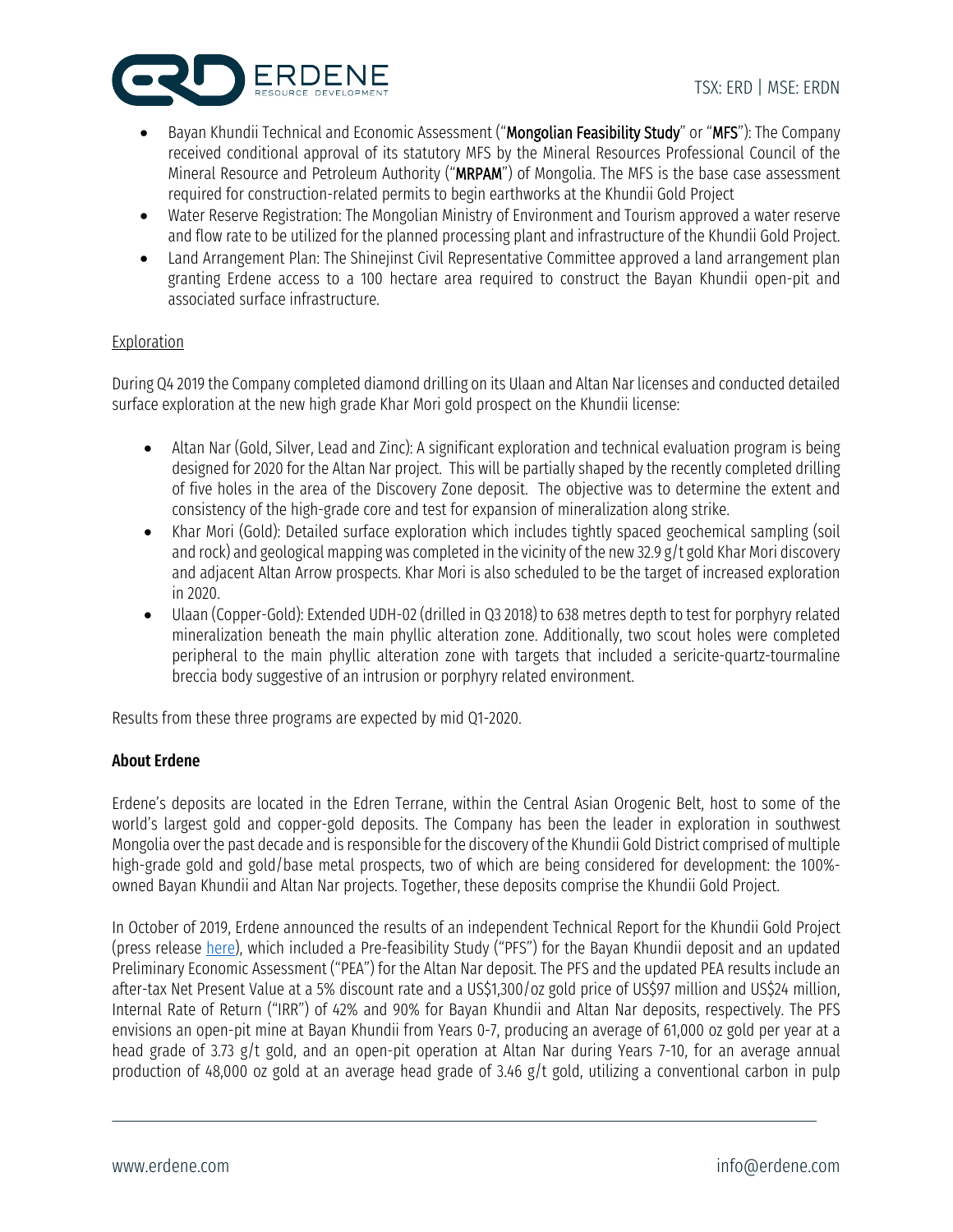

processing plant at the Bayan Khundii mine. Erdene has secured a mining license for the Bayan Khundii deposit in August of 2019 and plans to start producing gold in late 2021.

The Altan Nar PEA is by nature, a preliminary economic study, based in part on Inferred Resources. Inferred Resources are considered too speculative geologically to have the economic considerations applied to them that would enable them to be categorized as mineral reserves which is required for a prefeasibility or feasibility study. Mineral resources that are not mineral reserves do not have demonstrated economic viability and there is no certainty that the PEA will be realized.

Erdene Resource Development Corp. is a Canada-based resource company focused on the acquisition, exploration, and development of precious and base metals in underexplored and highly prospective Mongolia. The Company has interests in four exploration licenses and two mining licenses in Southwest Mongolia, where exploration success has led to the discovery and definition of the Khundii Gold District. Erdene Resource Development Corp. is listed on the Toronto and Mongolian stock exchanges. Further information is available at www.erdene.com. Important information may be disseminated exclusively via the website; investors should consult the site to access this information.

## Qualified Person and Sample Protocol

Peter Dalton, P.Geo. (Nova Scotia), Senior Geologist for Erdene, is the Qualified Person as that term is defined in National Instrument 43-101 and has reviewed and approved the technical information contained in this news release. All samples have been assayed at SGS Laboratory in Ulaanbaatar, Mongolia. In addition to internal checks by SGS Laboratory, the Company incorporates a QA/QC sample protocol utilizing prepared standards and blanks. All samples undergo standard fire assay analysis for gold and ICP-OES (Inductively Coupled Plasma Optical Emission Spectroscopy) analysis for 33 additional elements. For samples that initially return a grade greater than 5 g/t gold, additional screen-metallic gold analysis is carried out which provides a weighted average gold grade from fire assay analysis of the entire +75 micron fraction and three 30-gram samples of the -75 micron fraction from a 500 gram sample.

Erdene's drill core sampling protocol consisted of collection of samples over 1 or 2 m intervals (depending on the lithology and style of mineralization) over the entire length of the drill hole, excluding minor post-mineral lithologies and un-mineralized granitoids. Sample intervals were based on meterage, not geological controls or mineralization. All drill core was cut in half with a diamond saw, with half of the core placed in sample bags and the remaining half securely retained in core boxes at Erdene's Bayan Khundii exploration camp. All samples were organized into batches of 30 including a commercially prepared standard, blank and either a field duplicate, consisting of two quarter-core intervals, or a laboratory duplicate. Sample batches were periodically shipped directly to SGS in Ulaanbaatar via Erdene's logistical contractor, Monrud Co. Ltd.

## Forward-Looking Statements

Certain information regarding Erdene contained herein may constitute forward-looking statements within the meaning of applicable securities laws. Forward-looking statements may include estimates, plans, expectations, opinions, forecasts, projections, guidance or other statements that are not statements of fact. Although Erdene believes that the expectations reflected in such forward-looking statements are reasonable, it can give no assurance that such expectations will prove to have been correct. Erdene cautions that actual performance will be affected by a number of factors, most of which are beyond its control, and that future events and results may vary substantially from what Erdene currently foresees. Factors that could cause actual results to differ materially from those in forward-looking statements include the ability to obtain required third party approvals, market prices, exploitation